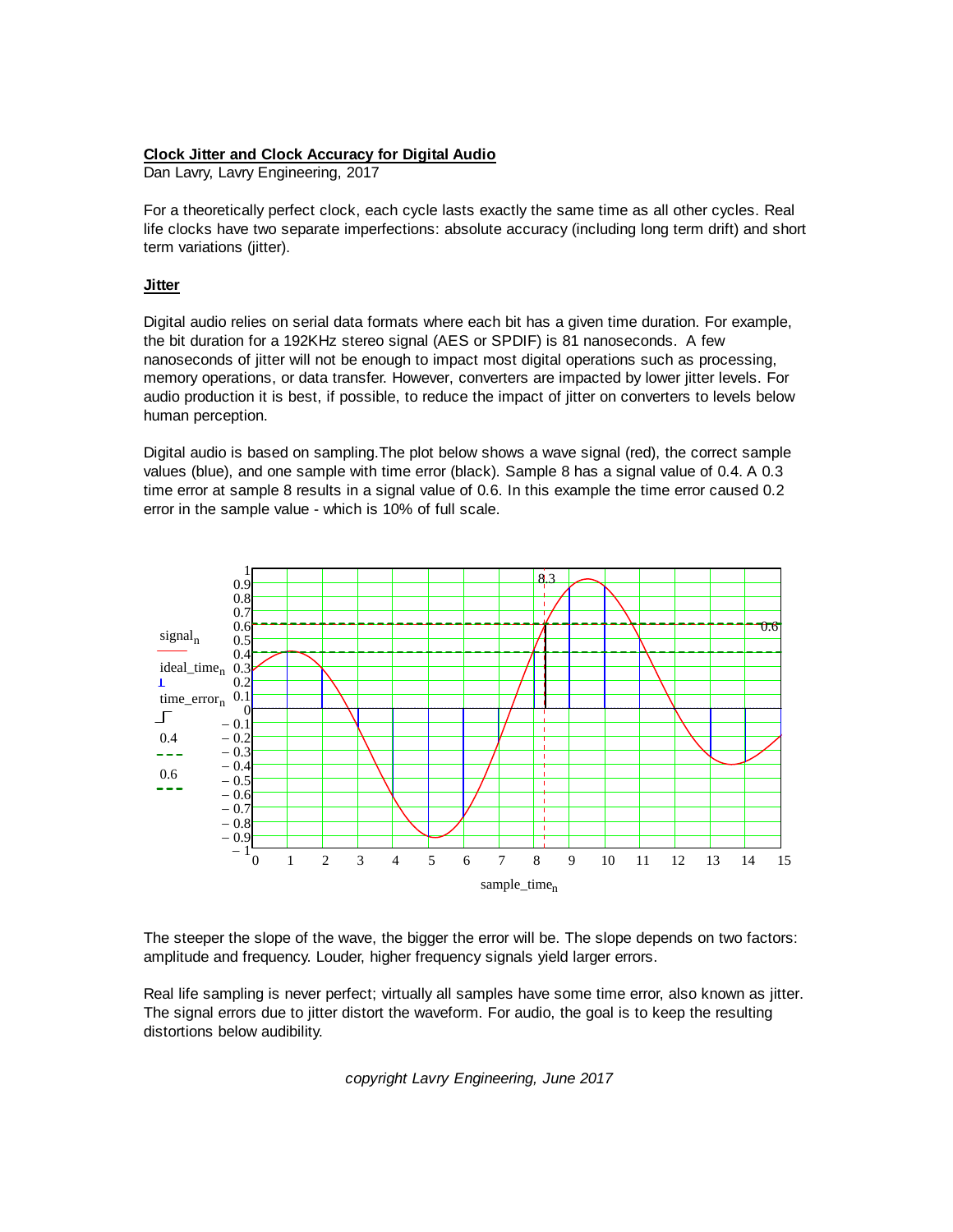For 20KHz audio bandwidth, the maximum theoretical slope (relative to full-scale signal) is a known value. The plots below are based on that value in order to cover worst case senario.

The plot below shows the relationship between jitter and the corresponding percent error relative to full scale.

At 200 pico-second jitter, the distortions are better than perfect CD quality audio. State of the art analog technology distortions are large enough that the impact due to 20 pico-second jitter is negligible.



The plot below shows the relationship between jitter and signal error in dB (relative to full-scale).



*copyright Lavry Engineering, June 2017*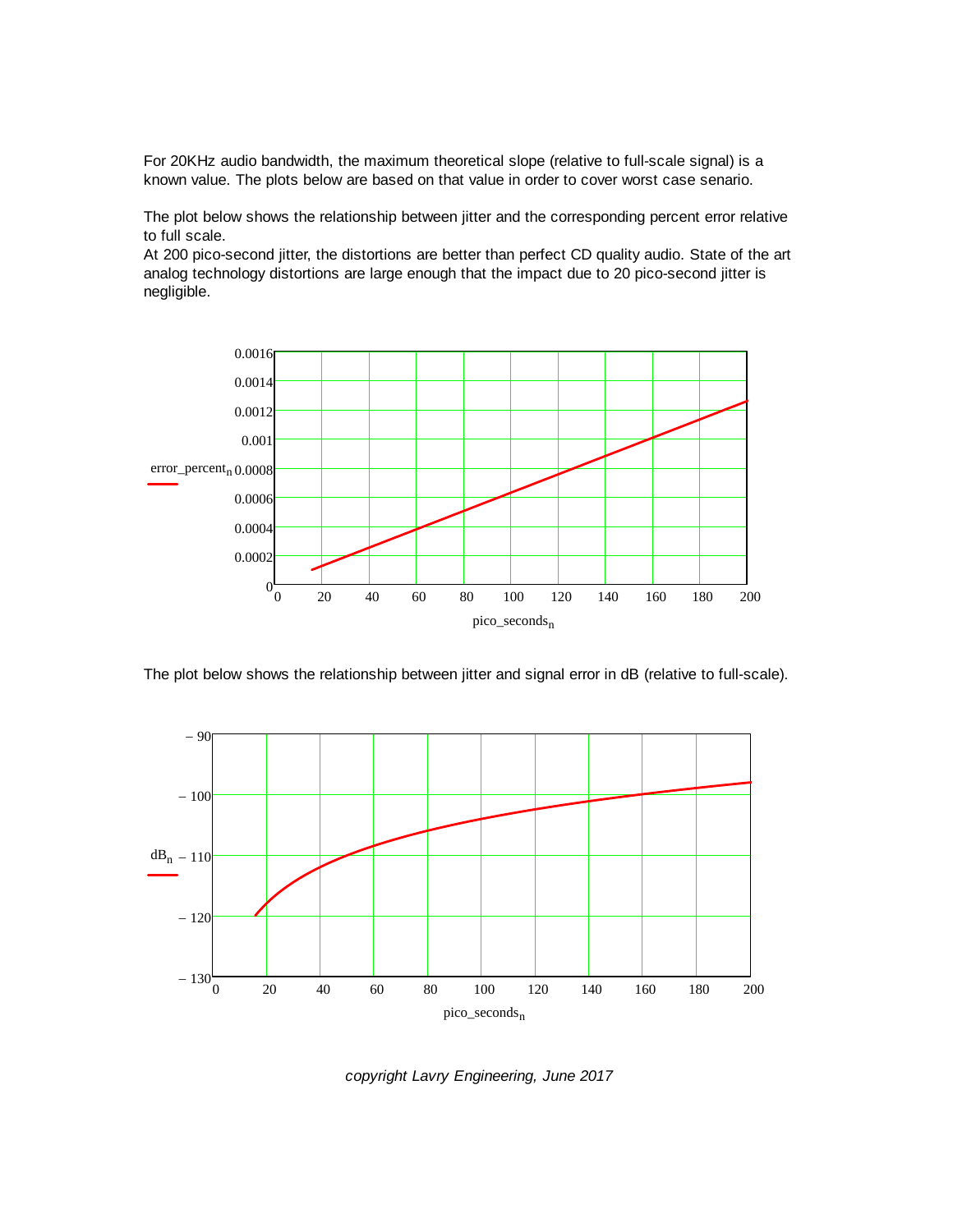Note that -120dB represents one part per million accuracy (0.0001%). At high amplitude and frequency, this level of accuracy is difficult to achive, even with a single stage analog circuit .

Ultimately, jitter matters at the converter. Even assuming a theoretically zero-jitter clock source, the real life signal path to a converter includes some electronic circuitry, which adds jitter; In most cases locking to a clock requires a PLL circuit (inside the converter), which becomes the major contributor of jitter.

There are four common methods for quantifying jitter:

1. EBR (error bit rate) is an indirect measurement of jitter. A comparison is made between data before and after transmission. This method is widely used in high-speed data communication. EBR yields the least information about the nature of the jitter of any of the four methods.

2. A wide bandwidth oscilloscope enables a measurement referred to as an "eye pattern". This method is effective at high frequencies, but not effective at audio sample rates.

3. Spectral analysis is often used by timing device manufacturers to examine the relationship of jitter to frequency. The result is often presented as a detailed plot (dBc vs. frequency).

4. Cycle-to-cycle measurement (single-shot) accumulates many individual cycle time measurements. The data is used to generate statistical information. The average value yields the sample rate, and the data yields standard deviation (jitter information) and more. This method provides the most detailed information about the nature of the jitter.

The plot below shows a 100KHz clock (red), and two selected cycles (blue). One cycle starts at 520usec and ends at 530usec. The other is from 570 to 580usec.



*copyright Lavry Engineering, June 2017*